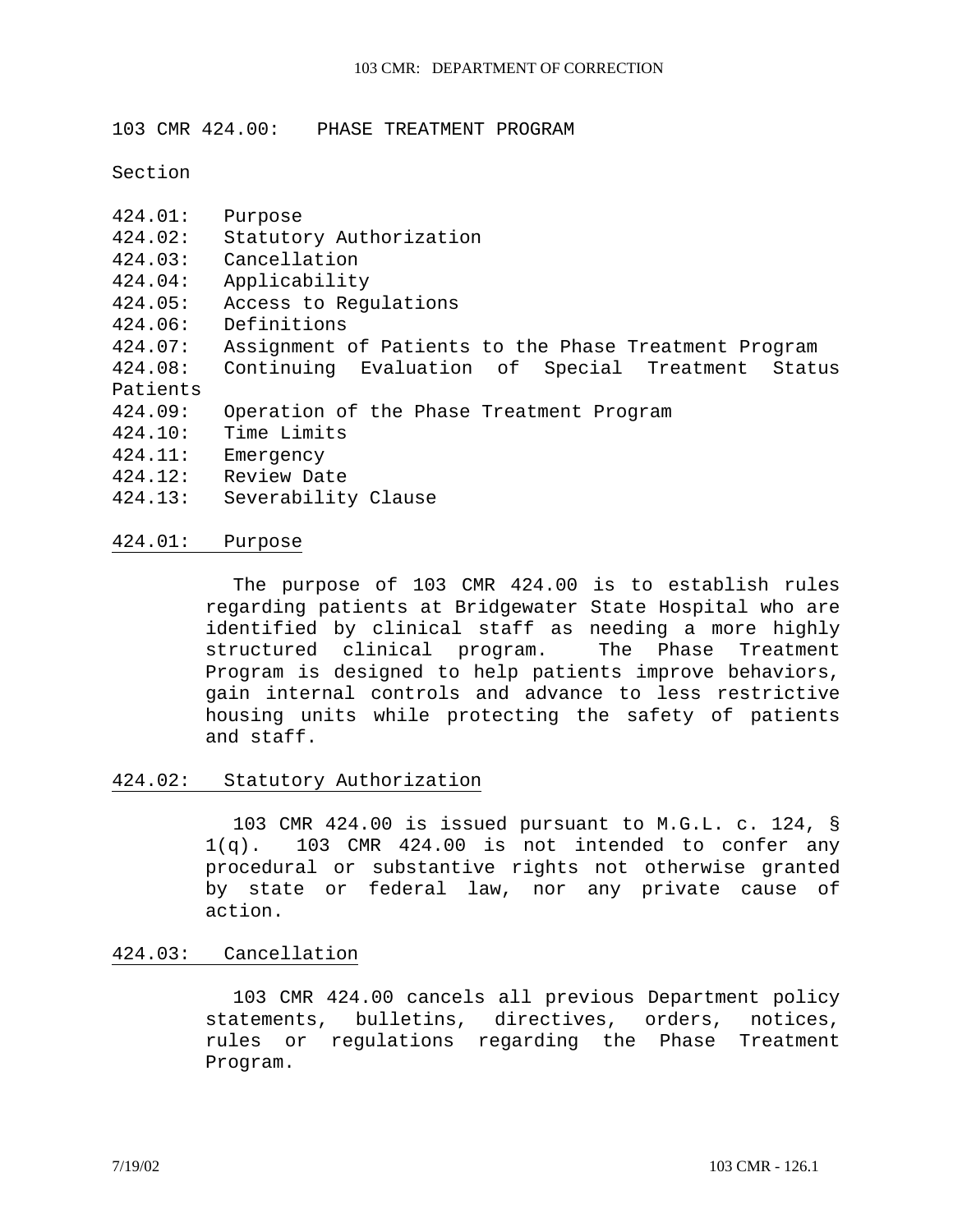#### 424.04: Applicability

103 CMR 424.00 shall be applicable to all staff and patients at Bridgewater State Hospital.

### 424.05: Access to Regulations

103 CMR 424.00 shall be maintained within the central policy file of the Department, the Bridgewater State Hospital policy file and patient law library, and shall be accessible to all Department employees.

### 424.06: Definitions

Business Day - Monday through Friday, excluding holidays.

Business Hours - Mondays through Fridays, 9:00 A.M. to 5:00 P.M., excluding holidays.

Commissioner - The Commissioner of Correction.

Medical Director - The Medical Director of Bridgewater State Hospital.

Phase Treatment Program - A progressively structured clinical privilege program designed to facilitate treatment objectives by assigning patients to one of four phase program status designations based on the individual patient's behavioral characteristics and treatment needs. There are four phase levels: Special Treatment Status, Phase I, Phase II and Phase III.

Special Treatment Status Housing Areas - Areas designated by the Superintendent to house patients placed on Special Treatment Status (STS). Normally, patients assigned to Special Treatment Status shall be housed in a designated area of the maximum security units.

Superintendent - The chief administrative officer at Bridgewater State Hospital.

Treatment Team - A multi-disciplinary unit based team charged with developing treatment plans and delivering services to patients.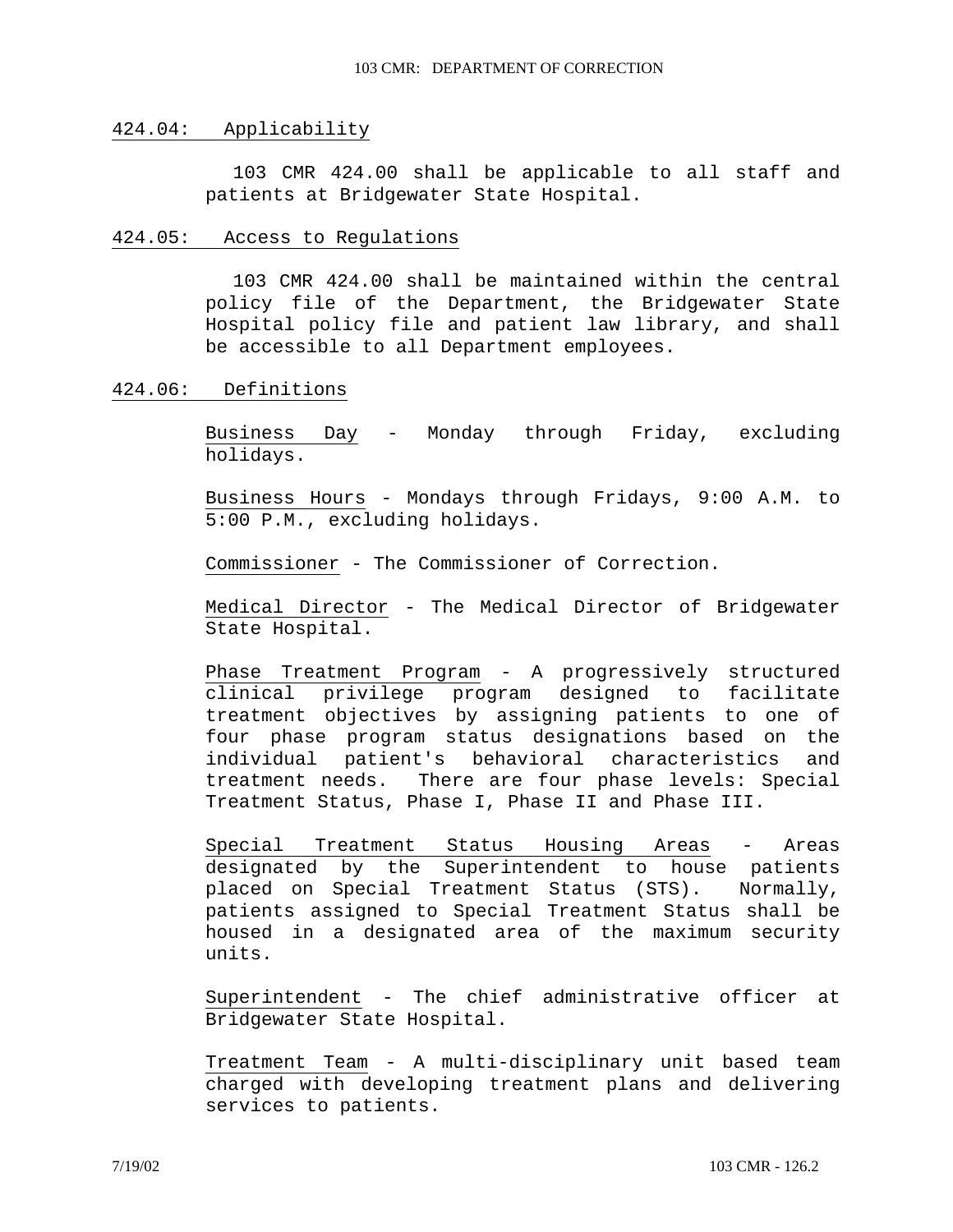Unit Director - The staff person responsible for clinical management and treatment planning of patients assigned to a particular unit.

# 424.07: Assignment of Patients to the Phase Treatment Program

(1) Patients may be placed or retained on the Phase Treatment Program if, by their behavior, they are unable to be housed safely, and participate in treatment, with the general population, and if they do not require emergency interventions such as seclusion or restraint.

(2)(a) Patients may be assigned to Special Treatment Status by a staff psychiatrist, based on

a clinical assessment, and in collaboration with the Treatment Team whenever possible.

(b) Patients may be placed on Phases I, II, or III by any clinician, based on a clinical assessment, and in collaboration with the treatment team whenever possible.

(c) During non-business hours, a patient may be temporarily placed on Phase I status by the officer in charge of the unit, pending a clinical evaluation, if the patient is engaging in behavior which, if left unaddressed, could lead to the patient posing a threat to self, others, or the security of the institution. Such a clinical evaluation shall be conducted the next business day.

(3) The psychiatrist or clinician placing the patient on the Phase Treatment Program will:

(a) Explain the reasons for such placement to the patient; and

(b) Describe to the patient the behaviors necessary for advancement to a higher level.

(4) The Treatment Team will modify the Master Treatment Plan, in collaboration with the patient. This will include:

(a) Identifying skills necessary for the patient to move to a less restrictive level;

(b) Formulating and providing interventions to assist the patient in attaining those skills;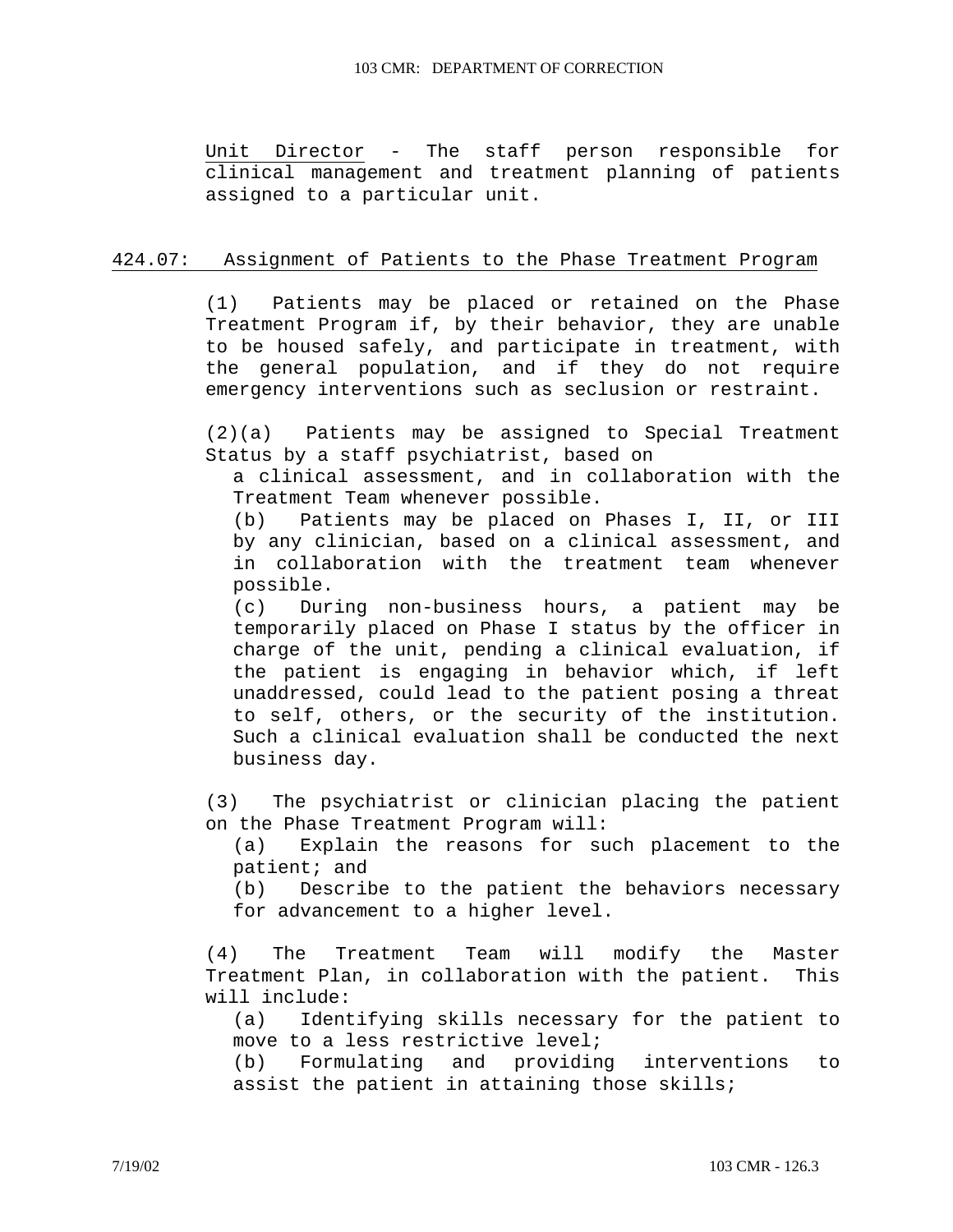(c) Assessing the effectiveness of the interventions; (d) Revising the Treatment Plan as indicated.

(5) All patients placed on the Phase Treatment Program will have their status reviewed by the Treatment Team on a daily basis during business hours, and shall be advanced to a less restrictive status as soon as clinically indicated.

(6) All assignments to Special Treatment Status shall be reviewed by the Medical Director or his/her designee on the next business day.

(7) Patients on Special Treatment Status and Phases I and II will participate in the on-unit rehabilitation treatment program to the fullest possible extent.

# 424.08: Continuing Evaluation of Special Treatment Status Patients

(1) The Unit Director, or the unit director's designee, of the unit in which the patient is currently housed shall have a clinical contact with each patient on Special Treatment Status at least once daily.

(2) During the daily clinical contact, the patient shall be evaluated and any clinical needs shall be addressed as the clinician deems appropriate.

(3) The Treatment Team shall provide the Medical Director with a written assessment of each patient on Special Treatment Status weekly, or at a more frequent interval, if appropriate. This assessment shall contain a recommendation concerning whether the patient should remain on Special Treatment Status. The Medical Director may, in the exercise of his/her professional judgment, accept or reject the recommendation.

## 424.09: Operation of the Phase Treatment Program

(1) The Superintendent and Medical Director shall develop procedures for the operation of, and privilege restrictions in, the phase treatment program. These procedures shall include, at a minimum, the following: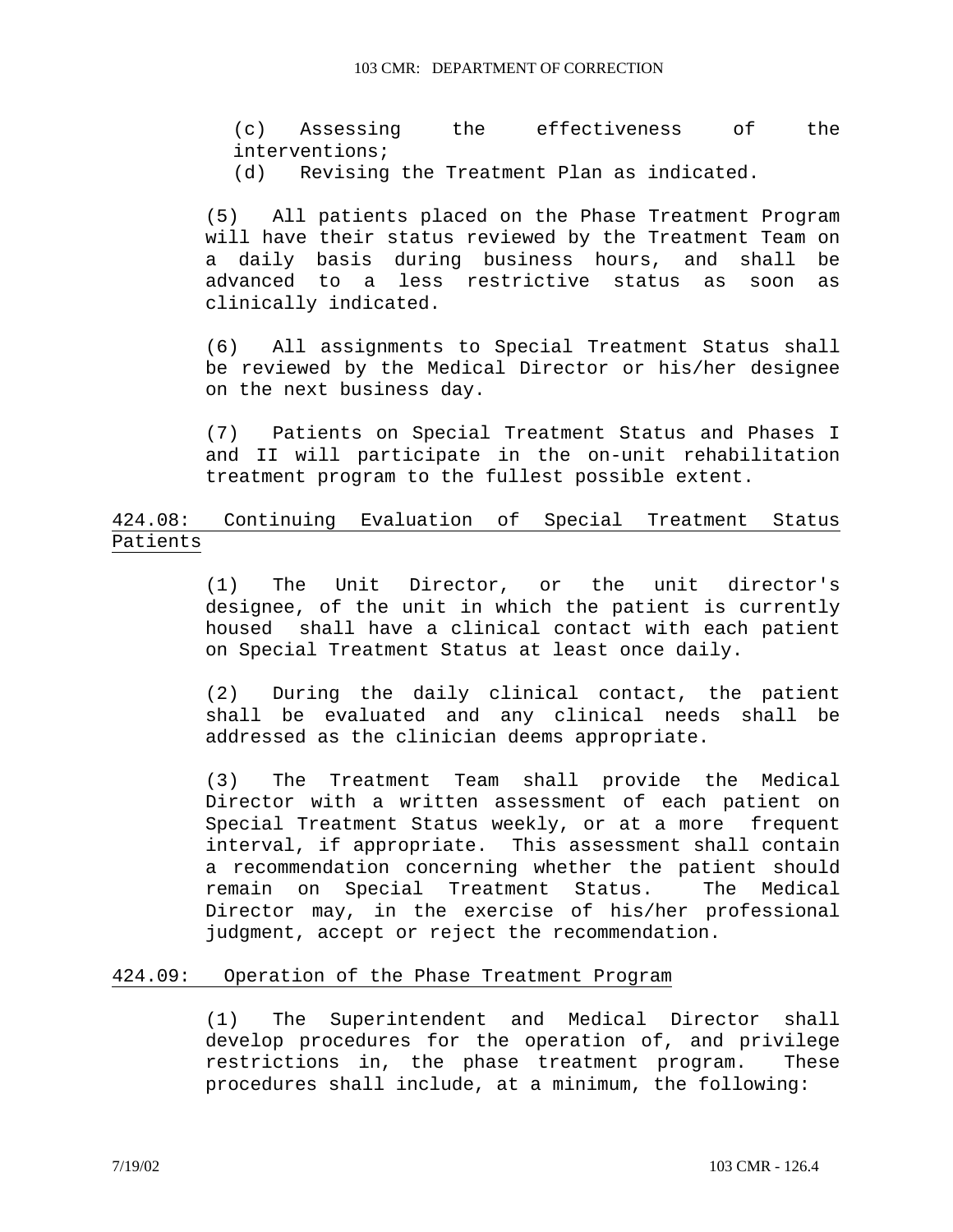(a) Clothing: Phase Treatment Program patients shall wear patient clothing.

(b) Personal Hygiene: Phase Treatment Program patients will be offered the opportunity to shower and shave daily. Patients on Special Treatment Status shall be escorted to and from showers while handcuffed. Only one Special Treatment Status patient shall be showered at a time. STS patients shall be entitled to one haircut per month in the barber shop. (c) Meals: STS patients will be fed in their rooms. Except for those patients on dysphagia status, all STS patients shall receive the same meals as patients in the general population. All other Phase Treatment Program patients shall eat in the chow hall.

(d) Patient Movement: STS patients shall be handcuffed and escorted when removed from the STS corridor in the Maximum unit. All restraints shall be removed when the patient reaches the other location and again when the patient is returned to the Special Treatment Corridor. STS patients shall be strip searched, at the discretion of the unit sergeant or designee, upon their removal from, and upon their return to**,** the STS corridor in the Maximum unit.STS patients in the Maximum Unit shall not have access to patients who are not on that status. Phase I patients, while generally restricted to the corridor on the unit will be allowed out of corridor without mechanical restraint under direct correction officer supervision, as directed by the Treatment Team.

(e) Exercise: STS patients will be offered the opportunity to go to outdoor recreation up to one hour on a daily basis regardless of weather. Time involved in other activities such as showers or telephone shall not be deducted from this period. All other Phase Treatment Program patients shall be allowed to exercise in the gym.

(f) Telephone Calls: STS patients will be offered two 30 minute phone period each week, not including attorney calls. An STS patient must notify the Unit Sergeant that he wishes to make a phone call. All other Phase Treatment Program patients shall have the same telephone privileges as other patients.

(g) Law Library: All Phase Treatment Program patients will have access to the law library at least five hours per week and will be permitted to utilize books, paper, pencil and the typewriter.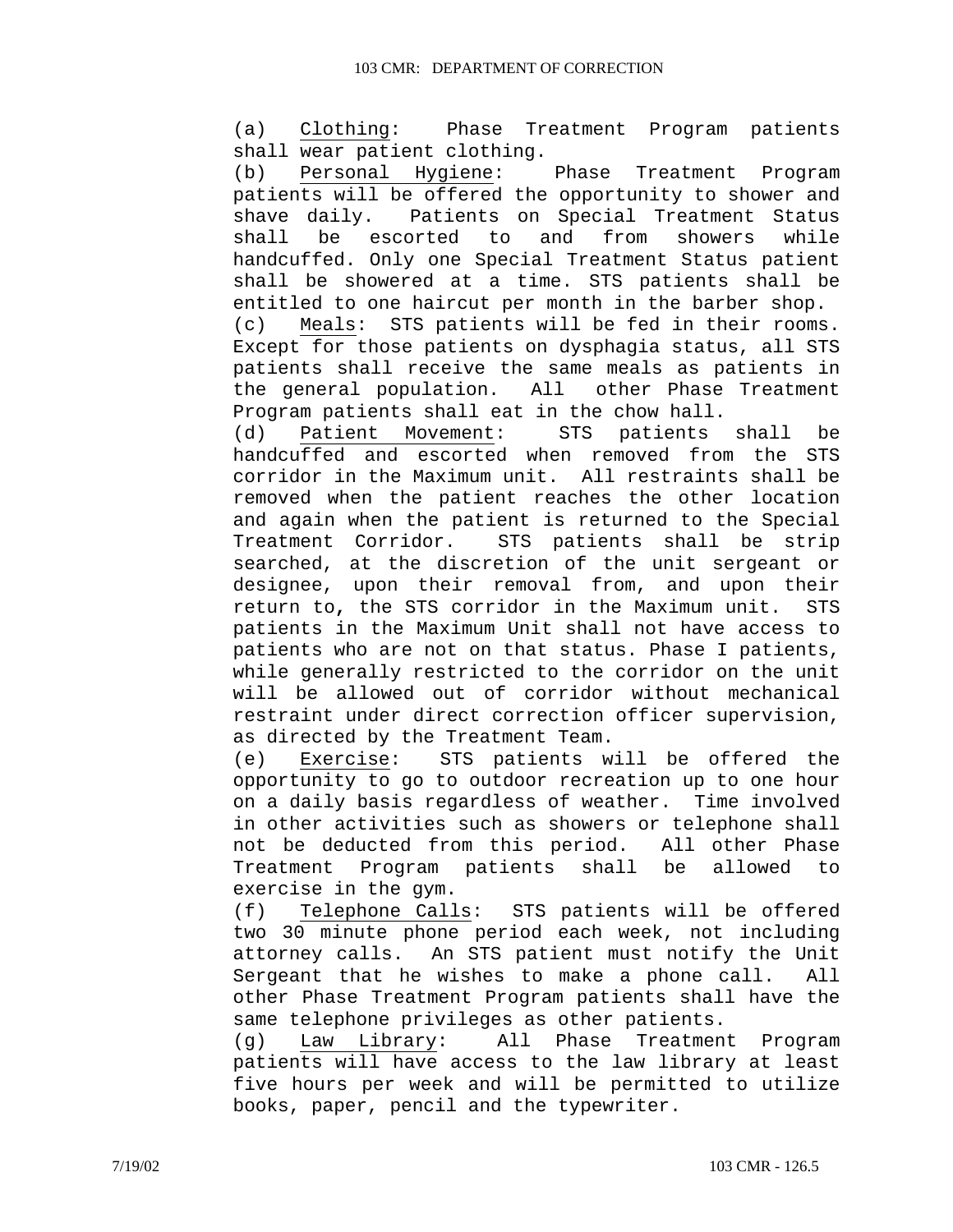(h) General Library: STS and Phase I patients shall not visit the general library. STS patients will be authorized to retain two paperback books, provided by the Librarian, in their rooms at one time. Phase I patients shall be allowed access to additional reading materials. A list of available books will be provided by the Librarian. All other Phase Treatment Program patients shall have the same general library privileges as other patients.

(i) Canteen Privileges: STS patients shall have canteen access for basic hygiene supplies, stamps, paper and envelopes only. Pencils will be provided by mental health workers, and returned after use. All other Phase Treatment Program patients shall have the same canteen privileges as other patients.

(j) Visits: STS patients may have one visit per week of one hour duration with an immediate family member. Visits will be permitted on a prescheduled basis in the Visiting Room, subject to the approval of the Deputy Superintendent. Attorney visits for STS patients are not subject to this time limitation or pre-approval requirement. Phase I patients may have visitors unless contraindicated by the Treatment Team. All other Phase Treatment Program patients shall have the same general visiting privileges as other patients.

(k) Chaplain Visits: Upon request, a regularly scheduled time for the Chaplain to visit an STS patient will be arranged. The Chaplain shall also conduct weekly visits in all units where STS patients are housed. All other Phase Treatment Program patients shall have the same access to the Chaplain as other patients.

(l) Mail: All Phase Treatment Program patients shall be provided the same opportunities for writing and receipt of letters as is available to other patients.

(m) Medical Services: All Phase Treatment Program patients shall receive the same medical services as other patients.

## 424.10: Time Limits

All time limits set forth in 103 CMR 424.00 are directory.